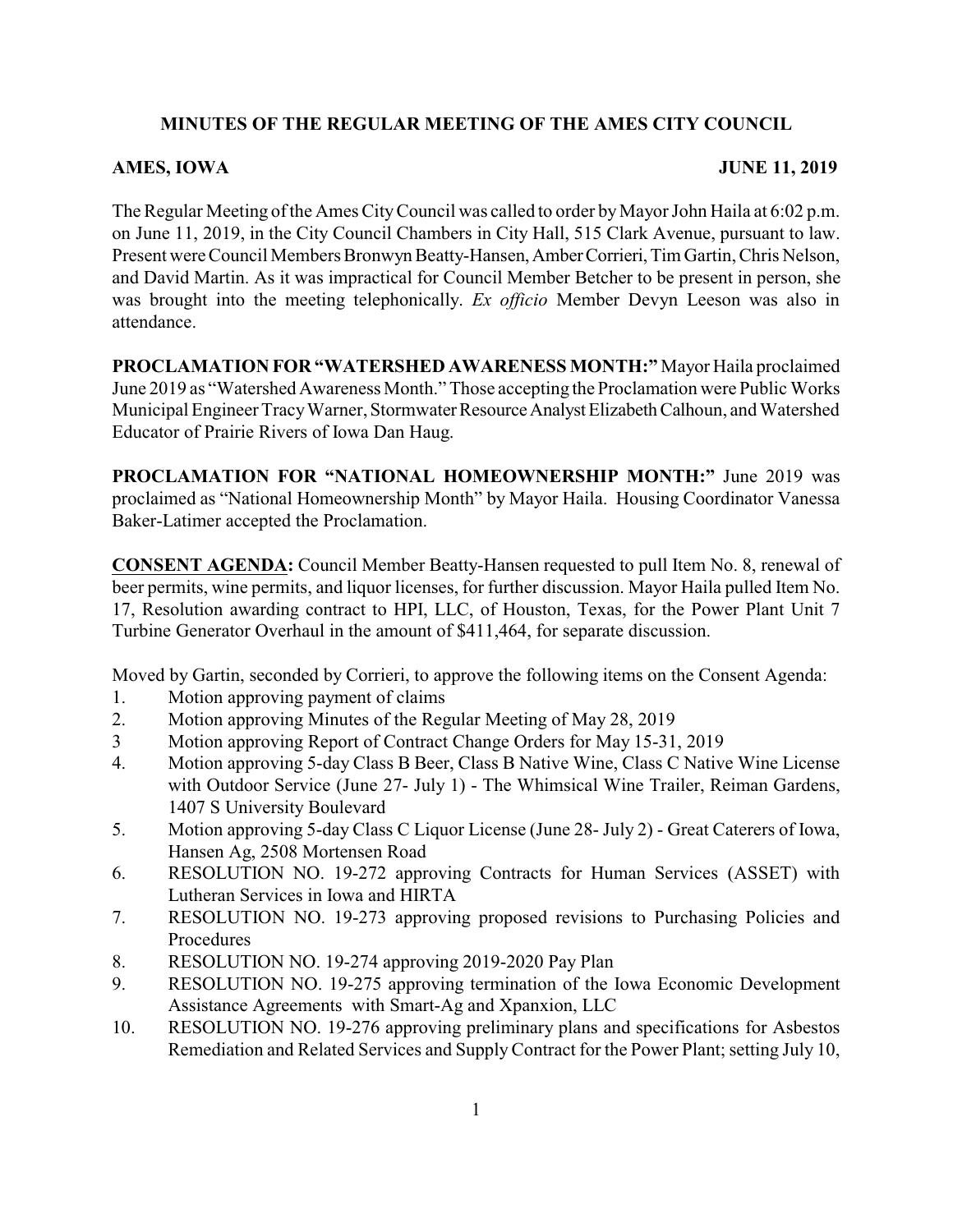2019, as bid due date and July 23, 2019, as date of public hearing

- 11. RESOLUTION NO. 19-277 approving preliminary plans and specifications for Non-Asbestos Insulation and Related Services and Supplies for the Power Plant setting; July 10, 2019, as bid due date and July 23, 2019, as date of public hearing
- 12. RESOLUTION NO. 19-278 approvingpreliminaryplans and specifications for Campustown Public Improvements - Water Service Replacement (Lincoln Way from Hayward Avenue to Welch Avenue) setting; July 3, 2019, as bid due date and July 9, 2019, as date of public hearing
- 13. RESOLUTION NO. 19-279 awarding contract to Plibrico Company LLC of Omaha, Nebraska, for the Power Plant Boiler Maintenance Services Contract in an amount not to exceed \$250,000
- 14. RESOLUTION NO. 19-281 awarding contract renewal with Baldwin Pole & Piling of Des Moines, Iowa, for the purchase of Electric Utility Poles
- 15. RESOLUTION NO. 19-282 approving contract and bond for Power Plant Steam Turbine No. 7 Parts Procurement - Mechanical Dynamics & Analysis LLC

Roll Call Vote: 6-0. Resolutions/Motions declared adopted/approved unanimously, signed by the Mayor, and hereby made a portion of these Minutes.

**RENEWAL BEER PERMITS, WINE PERMITS, AND LIQUOR LICENSES:** Council Member Beatty-Hansen requested to pull this Consent item due to a conflict of interest.

Moved by Gartin, seconded by Corrieri, to approve renewal of the following beer permits, wine permits, and liquor licenses:

- a. Class C Liquor License with Sunday Sales Fuji Japanese Steakhouse, 1614 S Kellogg Ave. # 101
- b. Class C Liquor License with Outdoor Service and Sunday Sales Old Chicago Pizza and Taproom, 1610 S. Kellogg Ave
- c. Class E Liquor License with Class B Wine, Class C Beer and Sunday Sales Casey's General Store #2560, 3020 S Duff Ave
- d. Class A Liquor License with Outdoor Service and Sunday Sales Green Hills Residents' Association, 2200 Hamilton Drive, Suite 100
- e. Class E Liquor License with Class B Wine, Class C Beer and Sunday Sales Kum & Go # 214, 111 Duff Ave
- f. Class E Liquor License with Class B Wine, Class C Beer and Sunday Sales Kum & Go #200, 4510 Mortensen Road
- g. Class E Liquor License with Class B Wine, Class C Beer and Sunday Sales Kum & Go #216, 203 Welch Ave
- h. Class E Liquor License with Sunday Sales MMDG Spirits, 126A Welch Avenue PENDING DRAM SHOP
- i. Special Class C Liquor License with Class B Wine, Outdoor Service and Sunday Sales - Wheatsfield Cooperative, 413 Northwestern - PENDING DRAM SHOP
- j. Class C Liquor License with Catering and Sunday Sales Texas Roadhouse, 519 South Duff Avenue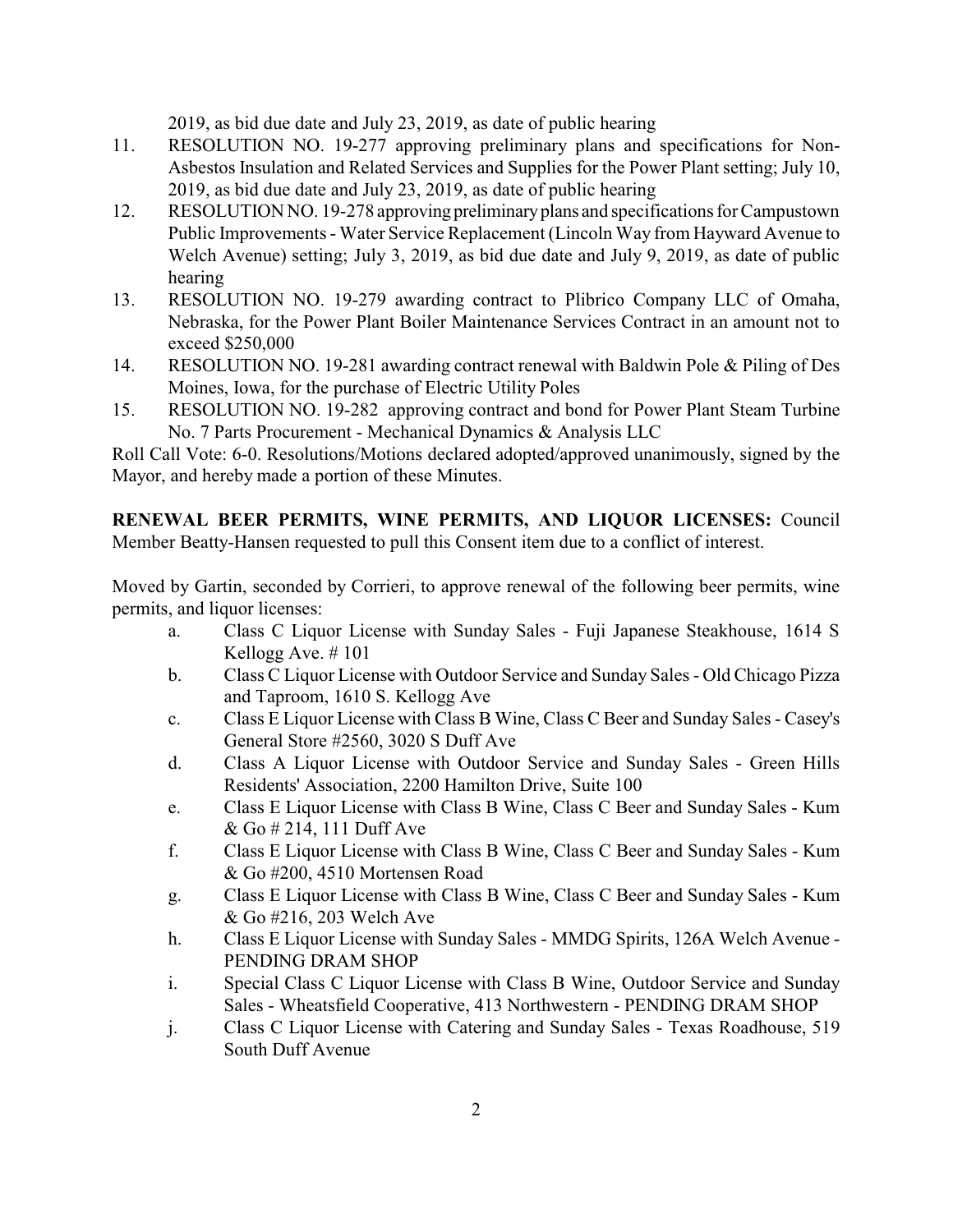k. Special Class C Liquor License with Sunday Sales - Hickory Park Restaurant Co., 1404 South Duff

Vote on Motion: 5-0-1. Voting aye: Betcher, Martin, Gartin, Nelson, Corrieri. Voting nay: None. Abstaining due to Conflict of Interest: Beatty-Hansen. Motion declared carried.

**POWER PLANT UNIT 7 TURBINE GENERATOR OVERHAUL:** Mayor Haila explained that he pulled this item from Consent, as there were a lot of alternates listed, but only the base bid was used for the award. He asked if any of the alternatives would be awarded post-bid. Electric Services Director Don Kom commented that, for this project, they are not sure what is all going to be needed until the Unit is opened up, and that is why they asked the bidders to bid on the alternatives so they have an idea of the cost, if needed.

Moved byCorrieri, seconded by Gartin, approvingRESOLUTION NO. 19-280 awarding a contract to HPI, LLC of Houston, Texas, for the Power Plant Unit 7 Turbine Generator Overhaul in the amount of \$411,464.

Roll Call Vote: 6-0. Resolution declared adopted unanimously, signed by the Mayor, and hereby made a portion of these Minutes.

**PUBLIC FORUM:** Mayor Haila opened Public Forum. No one came forward to speak, so he closed Public Forum.

**AMES ECONOMIC DEVELOPMENT COMMISSION:** President and CEO of the Ames Chamber of Commerce and Ames Economic Development Commission (AEDC) Dan Culhane stated that his Annual Report to the City of Ames is well-documented and he is seeking to renew the Agreement between the Ames Economic Development Commission and the City of Ames.

Mr. Culhane highlighted the following projects that the AEDC has been working on:

- Prairie View Industrial Center waiting on utilities to be set-up
- John Deere Innovation Center nearly completed and their groundbreaking is scheduled for July 22, 2019
- Collins Aerospace
- Business Retention & Expansion Award AEDC won this award in May 2019
- Performance Livestock Analytics recently expanded into the CPMI building in the ISU Research Park
- Start Up Ames includes One Million Cups that occurs every Wednesday morning at 7:30 a.m. and rotates between the ISU Campus and Downtown Ames

Mr. Culhane explained that the unemployment rate in Ames for 2019 is at 1.20% which is the lowest in the United States. He noted that CNBC rates the best job markets; and Ames, Iowa, is listed as number one. He mentioned that funding continues to remain strong from the private sector.

Mayor asked if anyone wanted to provide input. No one requested to comment and public input was closed.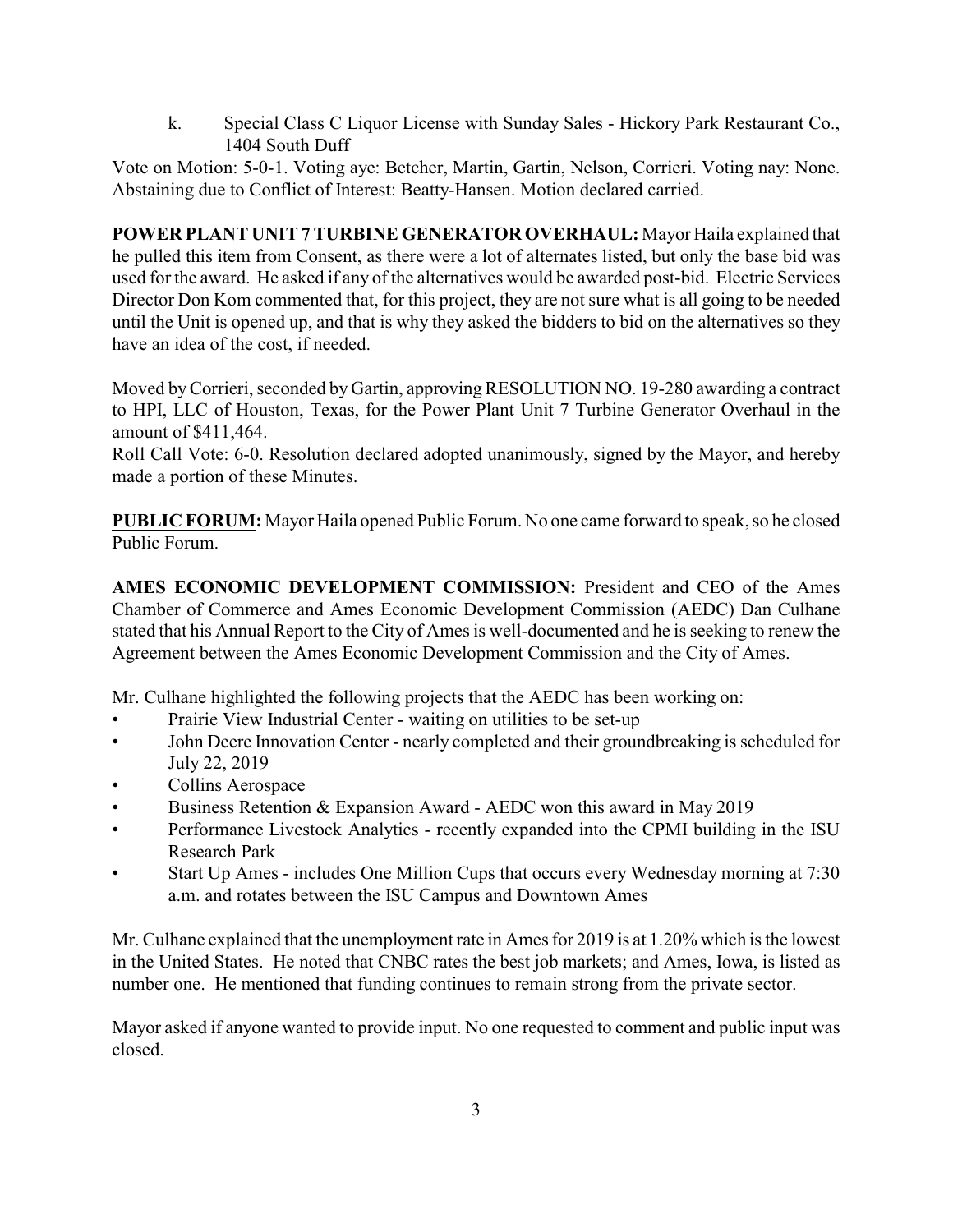Moved by Corrieri, seconded by Beatty-Hansen, to approve RESOLUTION NO. 19-283 approving the Contract with Ames Economic Development Commission for Economic Development Activities from July 1, 2019, through June 30, 2020, in an amount not to exceed \$150,000.

Roll Call Vote: 6-0. Resolution declared adopted unanimously, signed by the Mayor, and hereby made a portion of these Minutes.

**FY 2018-19 SUSTAINABILITY COORDINATORACTIVITIES:**MerryRankin , Sustainability Coordinator, stated the Council had already received a report on the various contract items. She highlighted a few items from the report.

Beneficial Waste Project. This Project was through funding that was received through the Department of Natural Resources SolidWaste Alternatives Program. The funds allowed them to hire a consultant: SCS Engineers. Mechanical changes that have been done are: air knife additions and exploration of optical scanner and disc spreader additions. Ms. Rankin noted that dudring the next fiscal year they will look at doing a kick-off study for the RDF system renovation or new construction. She noted that operational changes have been done to the Resource Recovery Plant as well. There is now a reuse opportunity for used bicycles offered as part of the car line drop-off landfill diversion efforts, and citizens may also drop off usable household items for storage and transportation for donated items to the Rummage Rampage. Public Relations Officer Susan Gwiasda stated there will be a \$10.00 to \$25.00 disposal fee.

Food Waste Diversion Pilot. This program is derived from the Beneficial Waste Study. They are going to do a pilot program starting July 1, 2019, that will be a year long. It is a "Pay as you Compost" voluntary, drop-off program for food waste composting available to any Story County resident or business. Participants can use their own collection containers or purchase a four-gallon collection bucket, five compost collection bags, and a punch card for five compost drop-offs for \$20.00. Ms. Rankin stated that the items accepted for composting include produce, meat, dairy and fish, pet food, coffee grounds and tea bags. The locations for drop-off sites include the Ames Resource Recovery Plant (RRP) and City of Ames Yard Waste Disposal Site (400 Freel Drive).

Council Member Gartin asked where will the City take the compost that it receives. Ms. Rankin stated that they have contracted with the vendor GreenRU, and they are taking it to that facility to make it finished compost.

Smart Business Challenge. The are continuing to work on the recruitment of additional businesses as they still have 34 participants. Ms. Rankin commented that they had their second annual Smart Business Challenge Luncheon where they recognized three new platinum businesses: Wild Water Car Wash, Mary Greeley Medical Center, and Morning Bell Coffee Roasters.

Rummage Rampage. The event will be extended by two days for a total of nine days; it will be July 26, 2019, through August 3, 2019. The Re-homing Our Aquariums and Animals Responsibly (ROAR) initiative will be at the Rummage Rampage this year as well.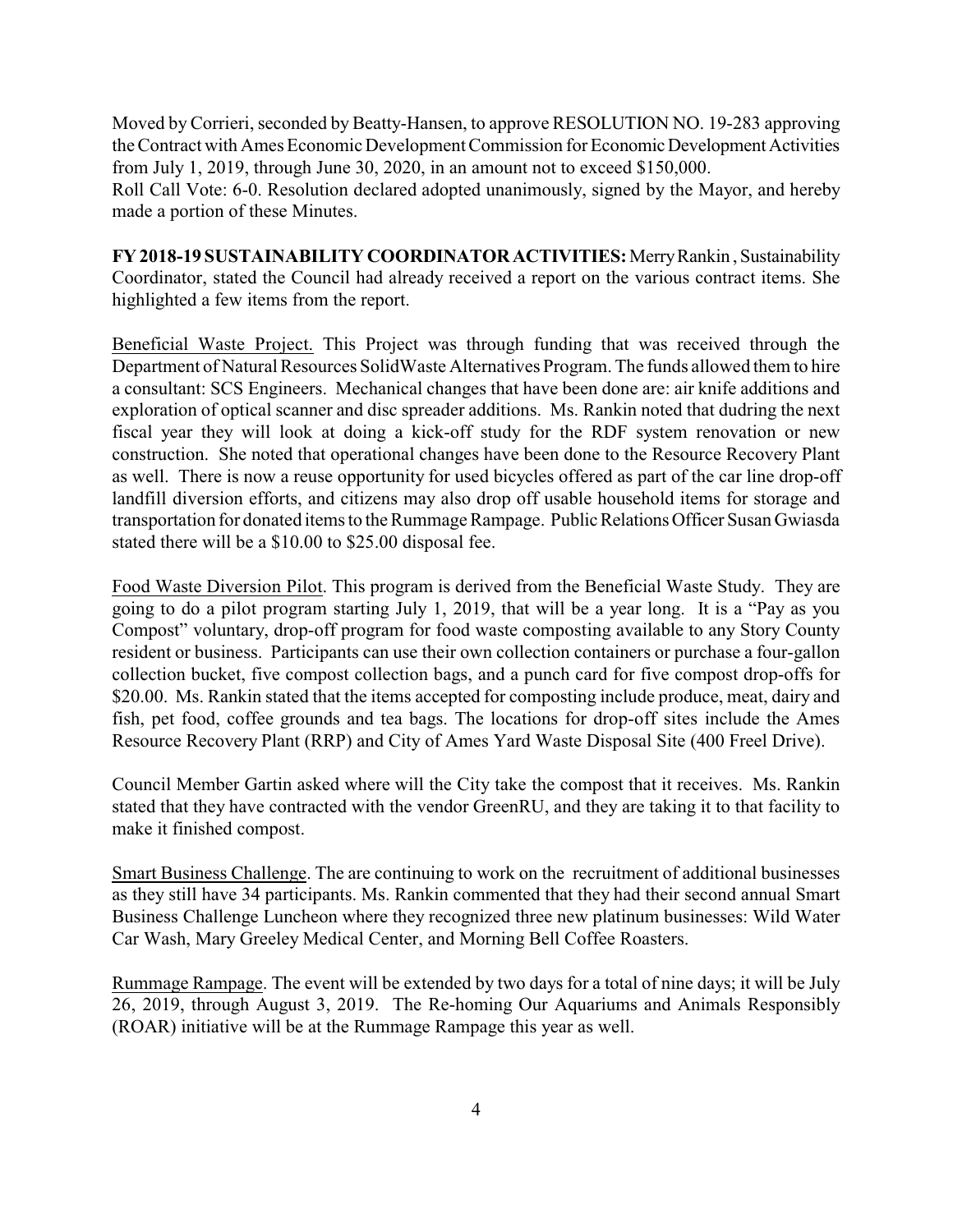Ms. Rankin notified the Council that the 2019-20 Actions Items were: Smart Trash, Smart Business Challenge, Rummage Rampage 2019, and Community Greenhouse Gas Inventory.

Ms. Gwiasda stated that they have entered into a contract with ISU since 2010 to buy a portion of Ms. Rankin's time. There is a great partnership between ISU and the City of Ames, and the City recommended continuing the contract.

Council Member Martin asked if the compost bags are biodegradable and would they stand up for several weeks with wet food. Ms. Rankin stated that the bags are biodegradable but does recommend keeping the bags inside something as the food starts to compost.

Mr. Martin noted that the incentives for this program seem backwards as the composting will benefit the Resource Recovery Plant (RRP) and not the citizens. Ms. Gwiasda commented that they had spoken with the Superintendent of the RRP Bill Schmitt, and his response was that the food is neutral; it doesn't hurt and it doesn't help. She explained that this country wastes a lot of food. It would be more appropriate to not landfill the food and instead find a different use.

Council Member Gartin stated that Ms. Rankin had a chance to meet with some representatives from the Climate Action Plan Organization. He wanted to know if the organization gave any recommendations that could be shared with the Council. Ms. Rankin stated that some of the initial recommendations would be creating a new program and to get examples from other communities as to what they are doing.

Moved by Nelson, seconded by Corrieri, to accept the progress report from the Sustainability Coordinator regarding FY 2018-19 activities.

Vote on Motion: 6-0. Motion declared carried unanimously.

Mayor Haila asked for public input. No one came forward to speak.

Moved by Corrieri, seconded by Gartin, to approve RESOLUTION NO. 19-284 approving the Contract with Iowa State University for Sustainability Advisory Services from July 1, 2019, through June 30, 2020, in an amount not to exceed \$25,000.

Roll Call Vote: 6-0. Resolution declared adopted unanimously, signed by the Mayor, and hereby made a portion of these Minutes.

**MIRACLE LEAGUE FIELD AND INCLUSIVE PLAYGROUND:** Parks and Recreation Director Keith Abraham provided an update and highlighted a few items regarding the Miracle League Field and Inclusive Playground. Mr. Abraham noted that one of the reasons this item is before the Council tonight is because the Ames Foundation would like to start with construction. The City of Ames and the Ames Foundation have an Agreement that states that no construction shall begin prior to all sufficient funds either being in hand or pledged. The Ames Foundation is proposing if they have 90% of the funds, to proceed with construction. Mr. Abraham explained there were a few items that could be done that would reduce the overall project to \$2,148,000 or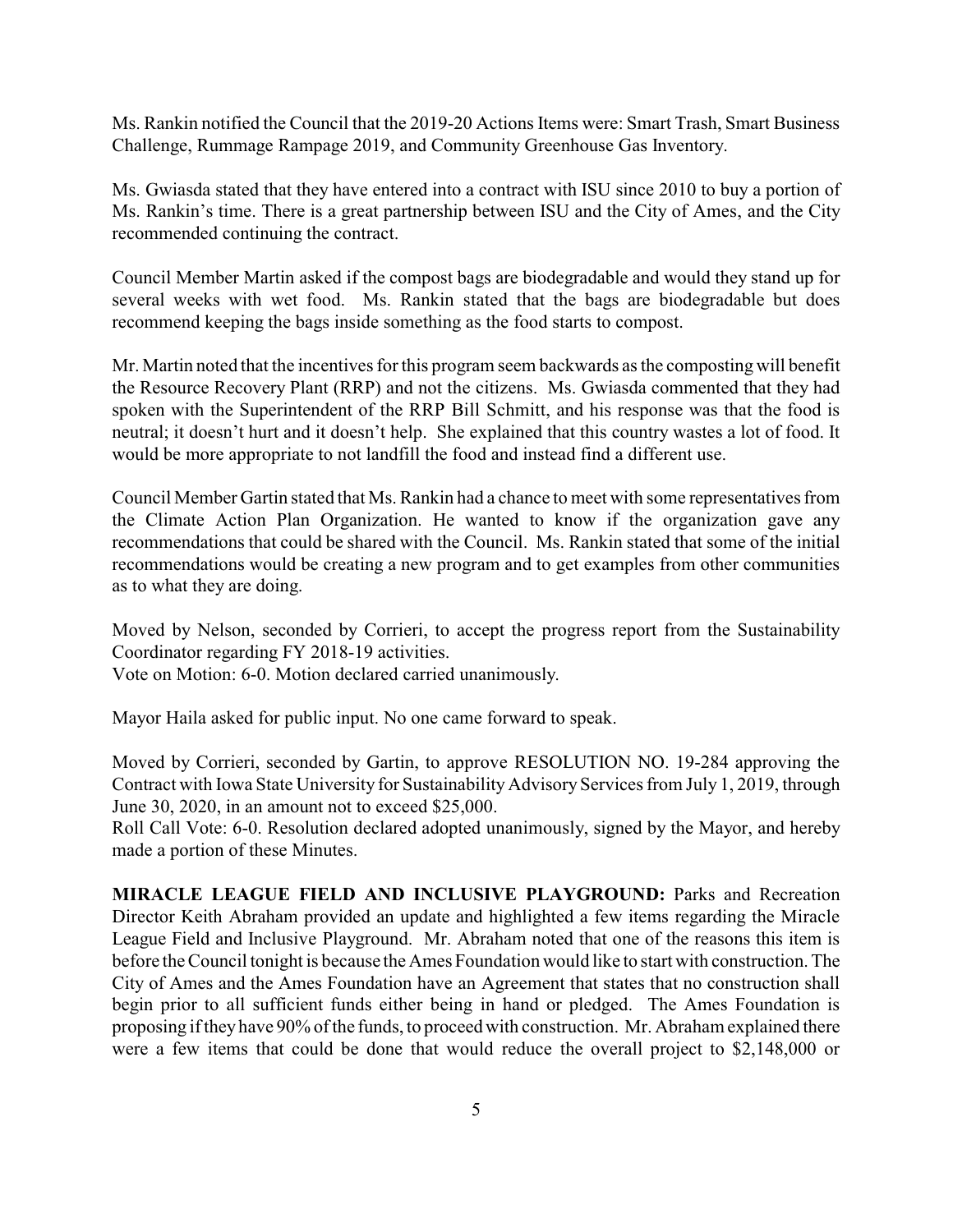\$2,027,400, depending on which items are selected. Mr. Abraham stated that the reductions would not affect the overall quality of the project. He noted that to date there has been \$1.8 million raised.

Council Member Betcher inquired about Attachment B, No. 2: the recommendation to reduce the concrete under the Field and equipment from 5" to 4." The consultant had indicated that 4" meets the minimum depth. Ms. Betcher wanted to know if reducing the depth would compromise the stability of the Field. Mr. Abraham stated that, with the design there are paths and walkways that are through the entire design, and the original design had 5" to be able to accommodate a snow plow. He noted that the consultant felt that with the compacted sub-base, 6" of rock, and 4" of concrete, it would be enough to provide a very solid base and be sufficient for longevity.

Ms. Betcher asked for more information on Item 12, which recommended reducing the allocation for the sensory plaza. She said she was trying to picture what cutting \$50,000 from the plaza would mean. Mr. Abraham stated that even with the cut back they would still have a very nice plaza. Instead of having vertical sensory components, it would be more ground-level sensory components and items embedded into the concrete. He explained that they have not defined what that is all going to entail, but feels that \$30,000 will still provide a good quality sensory project.

Council Member Nelson advised that he will be abstaining from voting due to a potential conflict of interest.

Lynn Carey, 436 Lynn Drive, Nevada, Iowa, stated she is representing the Board of the Ames Foundation. She noted that the Ames Foundation has been working closely with the City of Ames, the project designer, and their contractor. Ms. Carey asked the Council to consider the community members who will benefit from the project. The Ames Foundation is confident that they will be able to complete the funding, as they already have 90% pledged or in hand. She explained that the Ames Foundation is committed to this project and is willing to take on the role of completing the fundraising. Ms. Carey reported that the Foundation has 12 fund-raising requests that are still outstanding in the amount of \$480,000, and they are also applying for a Community Attraction and Tourism grant for \$200,000. Ms. Carey noted that once they are able to move forward, they will be able to approach sub-contractors to see if they are able to provide in-kind contributions, but they are unable to do that until they sign a Letter of Intent to move forward.

Larry Ebbers, 220-24<sup>th</sup> Street, Ames, stated he is representing the Inis Grove Neighborhood Association. He explained that the City Council and the Parks and Recreation Commission have passed motions that funds will be completely raised before the project can begin. He noted that a concern of the Association is that the project will not be able to get done this year and will continue into next year. Mr. Ebbers commented that he heard that it is anticipated that there will be over 700 loads of dirt moved in the Park; this would be a big disturbance in the area. There are some concerns about the water retention area, but he commented that he is sure this will be taken care of by City staff. He noted that even with the adjustments being proposed, there will still be a shortage of \$201,000. Mr. Ebbers believes that those adjustments will also reduce the aesthetic value of the Park. The Inis Grove Neighborhood Association is also concerned about the removal of the contingency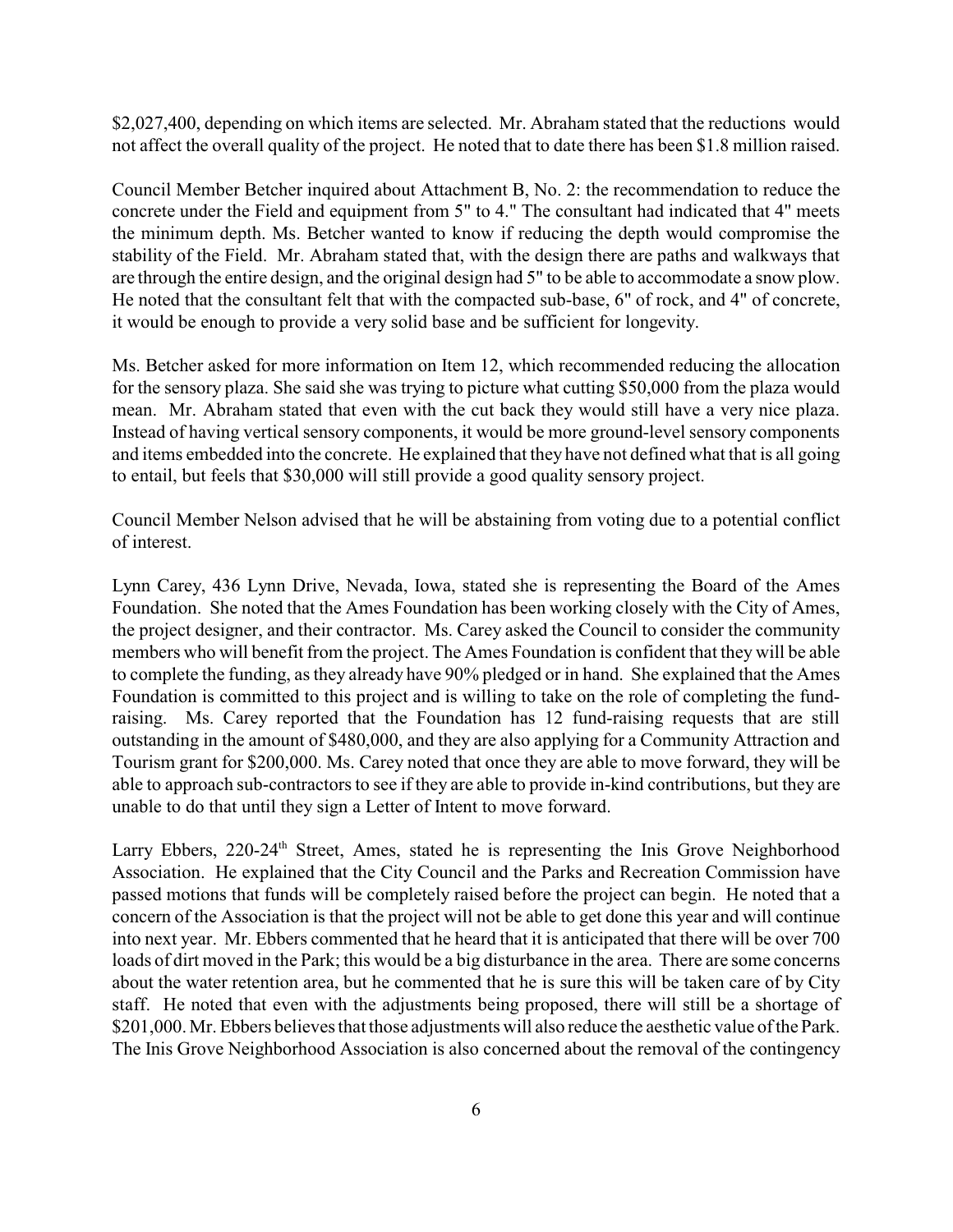fund. Mr. Ebbers commented that the tourism grant that the Ames Foundation applied for is just speculation as the outcome of the grant request will not be known until August 2019. He noted that the Inis Grove Neighborhood Association is not against the project, but just the timing and duration of the project; and they recommend that the Council take no action.

Mayor Haila stated that he fully supports this project, but wanted to know what happens if the rest of the funds can't be received and the project is only half-completed. Ms. Carey explained that the Ames Foundation will cover the contingency and will take full responsibility for any additional funds.

Council Member Corrieri mentioned that she has worked on this project as part of the Steering Committee, and there is nothing on the list that will take away from the project. The integrity of the design is just as amazing as it was when it was first presented. Ms. Corrieri stated that, as a representative of MainStream Living that serves individuals with disabilities, the sensory plaza will still provide all the same sensory opportunities.

Further discussion was had regarding the amount of money received so far by the Foundation.

Mayor Haila stated that he didn't review every page of the contract, but believes it should be in writing that The Foundation will cover every penny that is short on the pledges. He recommended having the City Attorney look over the contract and make sure it is written in there. City Attorney Mark Lambert stated that it wouldn't be difficult to come up with that Agreement.

Mayor Haila asked if Mr. Abraham could speak to Mr. Ebbers' concerns about the project taking two years and the amount of dirt that would need to be moved. Mr. Abraham stated that, if construction were to start in July, it should be completed in May of next year depending on temperatures. He noted that cost-saving measures were looked at to not move as much dirt. It was noted that almost all of the work would be done this year except the surfacing, which would be done next year. Mayor Haila asked what the original budget was for landscaping. Mr. Abraham stated he did not bring those figures with him, but thought that the reduction was about 30%.

Moved by Gartin, seconded by Corrieri, to approve RESOLUTION NO. 19-288, approving Option 2, stating that the Council agrees with the cost reductions shown in Attachment B and C for an estimated cost project reduction of \$2,027,400; approve the plans and specifications for the Miracle Field and Inclusive Playground with the modifications shown in Attachment B and C, and allow the Foundation to proceed with construction, subject to an Agreement with the Ames Foundation to provide a guarantee for the performance of the contract, as approved by the City Attorney.

Roll Call Vote: 5-0-1. Voting aye: Betcher, Martin, Gartin, Beatty-Hansen, Corrieri. Voting nay: None. Abstaining due to potential Conflict of Interest: Nelson. Resolution declared adopted unanimously, signed by the Mayor, and hereby made a portion of these Minutes

**CEMETERY MASTER PLAN:** Moved by Corrieri, seconded by Beatty-Hansen, to adopt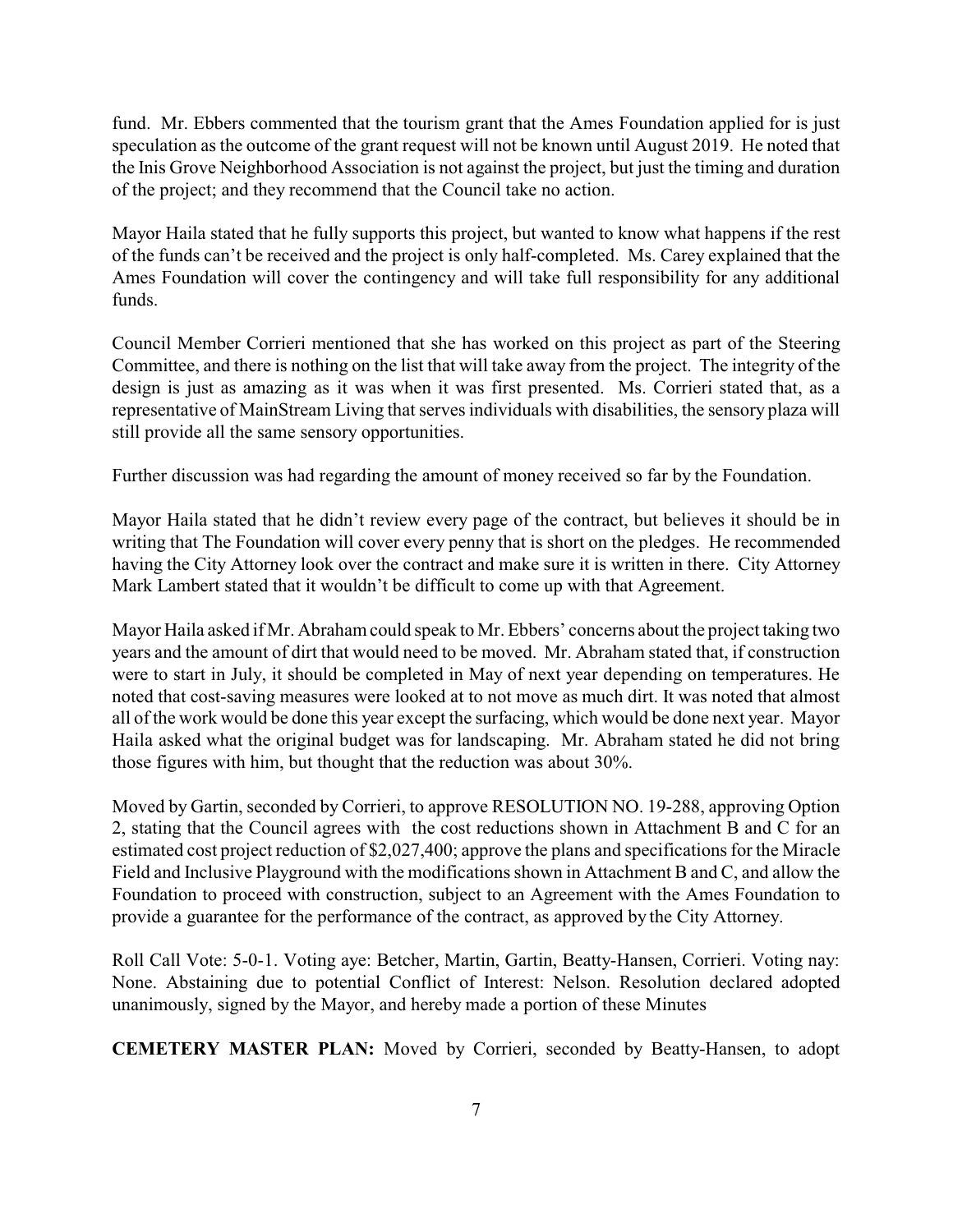RESOLUTION NO. 19-285 approving the Cemetery Master Plan.

Roll Call Vote: 6-0. Resolution declared adopted unanimously, signed by the Mayor, and hereby made a portion of these Minutes.

**HEARINGON TEAGARDEN DRAINAGE IMPROVEMENTS:**The Mayor opened the public hearing and closed it after there was no one wishing to speak.

Moved by Nelson, seconded byCorrieri, to adopt RESOLUTION NO. 19-286 approving final plans and specifications and awarding a contract to Con-Struct, Inc., of Ames, Iowa, in the amount of \$333,494. Roll Call Vote: 6-0.

Resolution declared adopted unanimously, signed by the Mayor, and herebymade a portion of these **Minutes** 

**HEARING ON NORTH RIVER VALLEY WELL FIELD & PIPELINE PROJECT:** The public hearing was opened by the Mayor. He closed the hearing after no one asked to speak.

Moved by Nelson, seconded by Beatty-Hansen, to reject all bids. Vote on Motion: 6-0. Motion declared carried unanimously.

**HEARINGON VACATINGRIGHT-OF-WAY ADJACENT 635 AGG AVENUE, SUBJECT TO RECEIPT OF NEW UTILITY EASEMENT:** The Mayor opened the public hearing and closed it after there was no one wishing to speak.

Moved by Corrieri, seconded by Gartin, to pass on first reading an ordinance vacating the right-ofway adjacent to 635 Agg Avenue, subject to receipt of a new Utility Easement. Vote on Motion: 6-0. Motion declared carried unanimously.

**HEARING ON ZONING TEXT AMENDMENTS (CHAPTER 29) REGARDING GUEST LODGING IN SPECIFIED ZONING DISTRICTS:** Planning and Housing Director Kelly Diekmann stated that this item was brought before the Council in the Spring. The Council had directed staff to remove "Vacation Lodging" from the proposed ordinances so that guest lodging might move forward to a first reading. Mr. Diekmann stated they are recommending approval of three ordinances. There are amendments to the Zoning Ordinance to address these types of uses, there is a new chapter being added to the *Municipal Code:* Chapter 35; and there are some minor coordinating edits to the Rental Code.

The Mayor opened the public hearing and closed it after there was no one wishing to speak.

Mr. Diekmann stated that he wanted to point out that when looking at Alternative 1, there will need to be three separate motions made, and then another motion to establish a registration fee of \$50.00.

Council Member Martin noted that he had concerns with the provision that exempts people who are currently renters from operating Short-Term Rental (STR) from the license requirement. He noted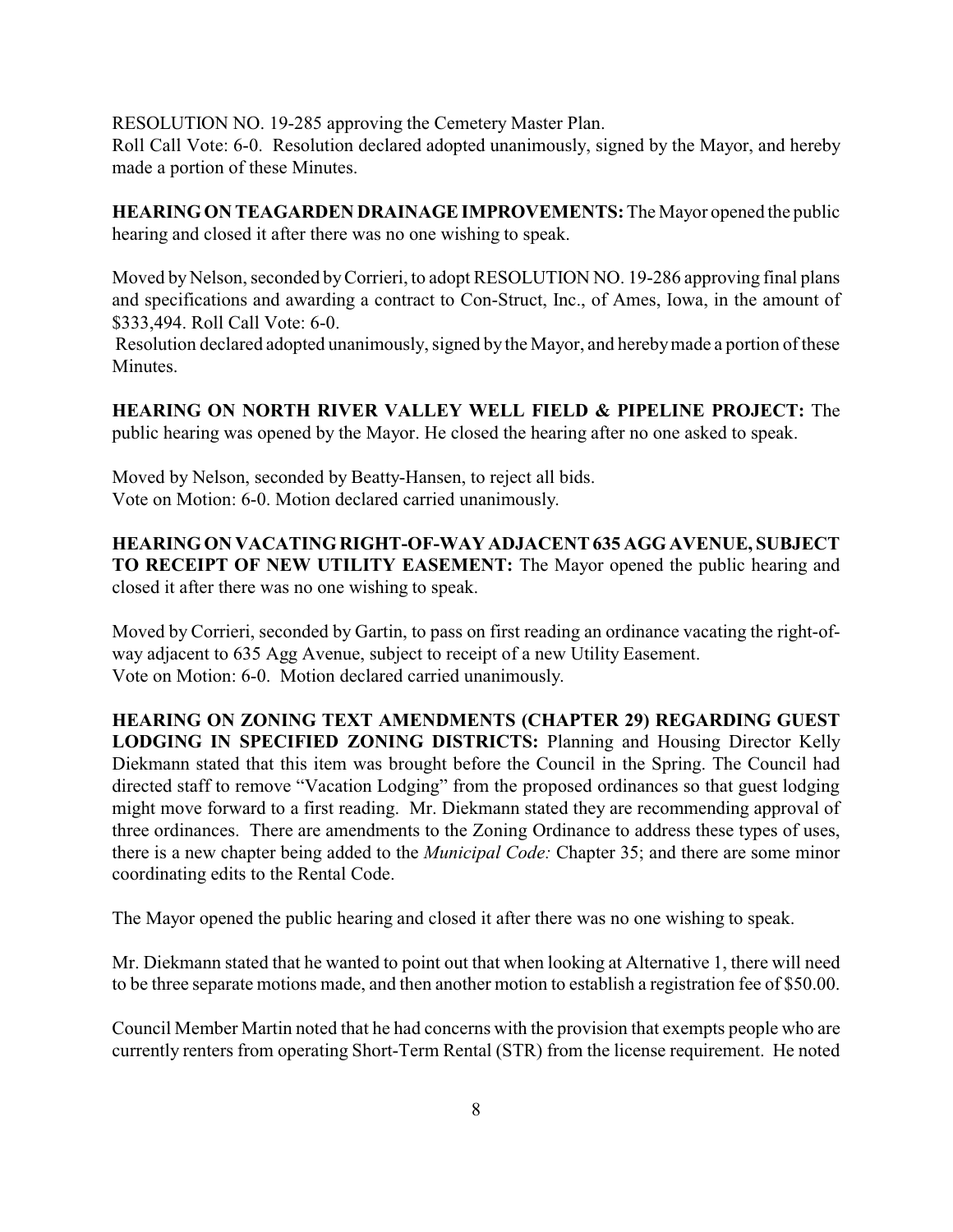that the way the ordinance is currently written, a renter who wants to operate an STR, doesn't have to get a license at all. Mr. Martin suggested that the wording be changed to stated that renters can operate a STR, but need to have sign-off from the property owner.

Moved by Martin, seconded by Beatty-Hansen, to replace the overall renter exemption from licensing with a provision to allow renters to get an STR license with sign-off from the property owner.

Director Diekmann stated that when looking at the Code, it looks like what Council Member Martin is referring to is Chapter 35,300, that states "apartment tenants offering home shares or hosted home shares may operate without a license in all districts allowing guest lodging;" that section would need to be taken out from the ordinance. Mr. Martin stated he would agree, but there could be further changes as well.

Council Member Betcher wanted to verify that if she was a renter and wanted to get a license, she would have to work through the landlord, and the landlord would have to apply for the license. Assistant City Attorney Jane Chang stated that was correct.

Further discussion ensued regarding the correct verbiage to have in order for the renter to not be able to have an STR without the landlord's permission.

Mr. Diekmann explained that upon further review of the proposed ordinance, if apartments are going to be brought into this process, there are some definition issues that will need to be changed. He noted that there will not be any structural changes, but a lot of the language will need to be changed to reference that a primary resident may not be the person receiving the license.

Council Member Gartin inquired if that was something that was going to be enforced. He noted that he doesn't believe college kids will take the time to fill out the application and will just do it without permission.

Mr. Diekmann stated that if the motion passed, staff would need to edit the proposed ordinance and bring it back for first reading.

Vote on Motion: 6-0. Motion declared carried unanimously.

Moved by Corrieri, seconded Beatty-Hansen, to continue the public hearing on June 25, 2019. Roll Call Vote: 6-0. Motion declared carried unanimously.

Director Diekmann wanted to remind the Council that with the delay of these ordinances, they were hoping to do first, second, and third reading before July 1, 2019, as they did have deferred enforcement starting on September 3, 2019, but the Council might want to reconsider changing that date.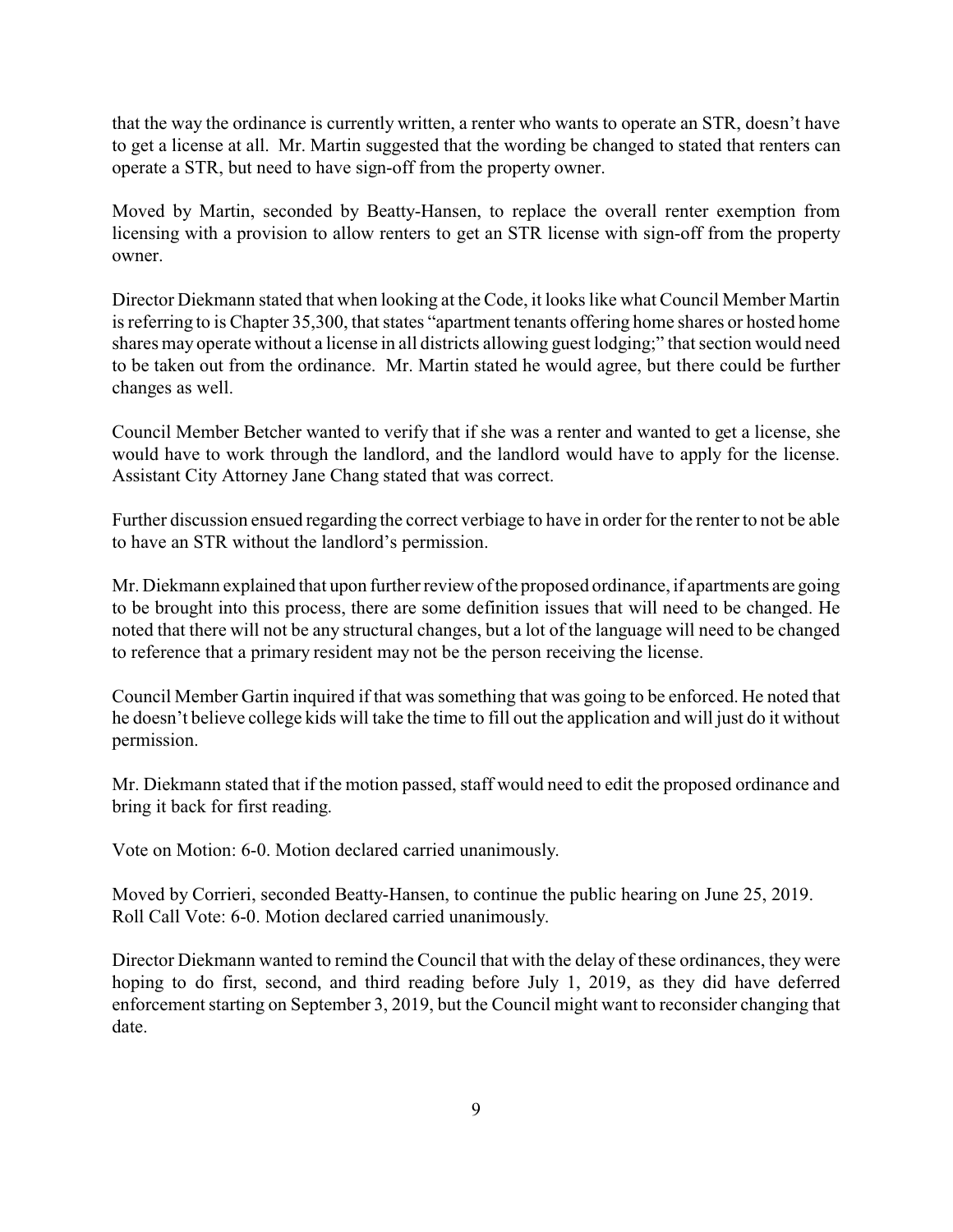**STAFF REPORT ON VACATION LODGING:** Planning and HousingDirector KellyDiekmann stated that staff had drafted an option that included the ability for an absentee property owner to use a house as a hotel without being present. He noted that a lot of cities do not allow that use at all. Mr. Diekmann stated that there are several options for the Council to consider in the staff report. The options are:

- 1. Allow Vacation Lodging as previously proposed in all zoning districts where guest lodging may occur subject to a Special Use Permit
- 2. Limit Vacation Lodging based upon Citywide base zoning districts
- 3. Limit Vacation Lodging by an Overlay
- 4. Separation Distance
- 5. Licensing Requirements

Director Diekmann explained that staff was needing direction from the Council in order to prepare a draft ordinance.

Council Member Beatty-Hansen inquired as to what method was the most commonly deployed by other cities. Mr. Diekmann noted that there was not one that was common. Ms. Beatty-Hansen noted that the separation distance options seemed the most simple. She asked if other cities had utilized that option. Mr. Diekmann stated that there had been some cities that had used that option.

Council Member Gartin stated that the staff report showed examples in Texas, but he wanted to know if there were any in Iowa. Mr. Diekmann stated that Des Moines prohibits them while Clear Lake allows them.

Council Member Gartin commented that this issue felt like the rental cap process all over again. He doesn't want to take the time to do all of this and then have the State Legislature change what the City had already done. Mayor Haila mentioned that with the Rental Housing Workshop meeting next week, he would recommend for the Council to receive tonight's report and wait until after the workshop to do anything.

Mr. Gartin inquired that, if nothing was done with Vacation Rentals, what would prevent someone from getting a Letter of Compliance (LOC), and instead of doing a year-long lease, the property owner just did a month-to-month lease. Mr. Diekmann stated that the Rental Code states that the property owner still needs to be compliant with the Code, and then the property owner would still need to follow the Zoning Code. He explained that, with the new ordinances that were proposed earlier tonight, staff is defining the duration of living in a home as 31 days or fewer is not living in a home and would be considered lodging, which is what the state uses as a definition as well.

Further discussion was had about whether to table this item or proceed with a motion.

Mayor Haila stated that since no motion was made, they will move one to the next item.

**321 STATE AVENUE:** Planning and Housing Director Diekmann stated that the goal of the update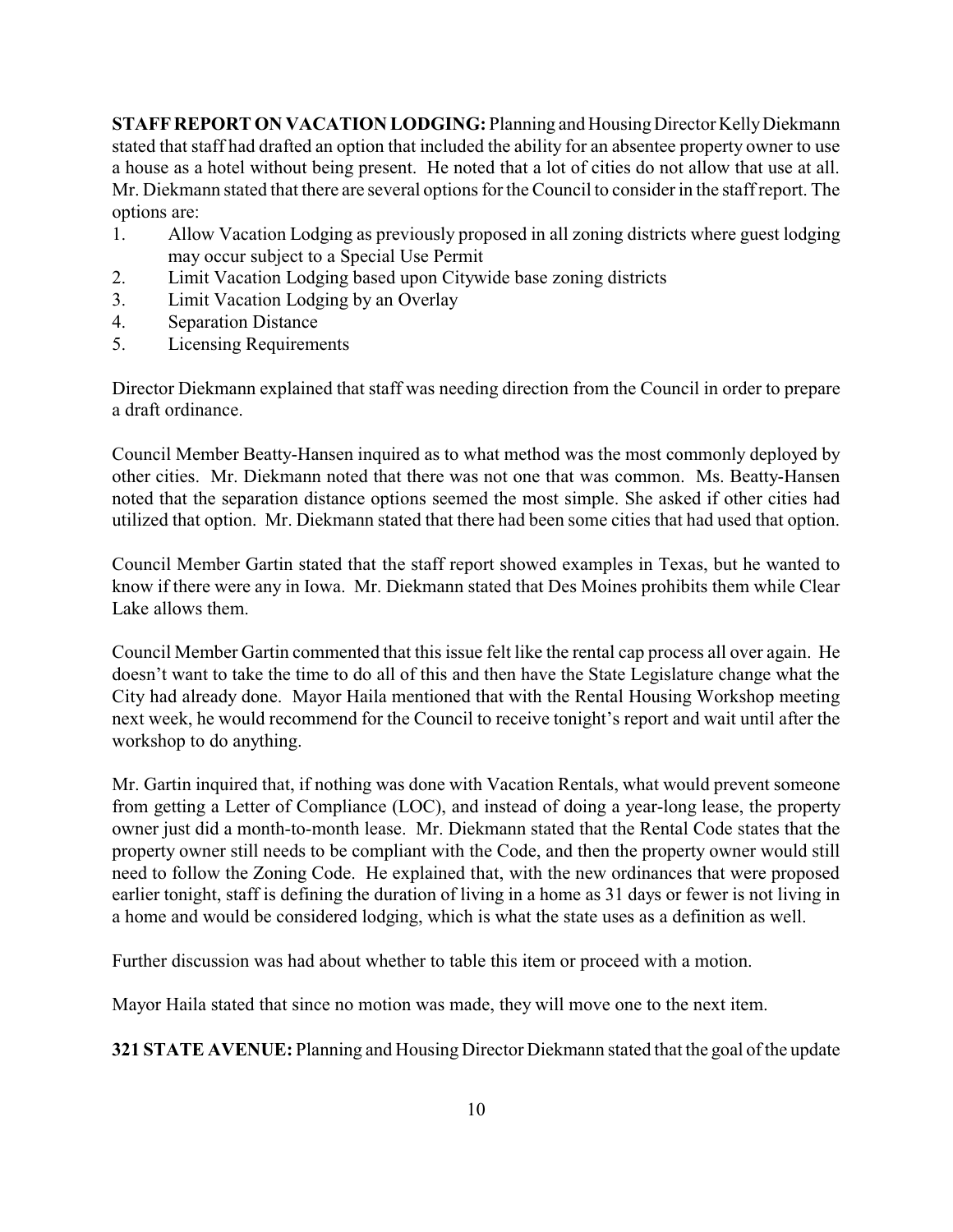on the 321 State Avenue project was to give the Council an understanding of what financial issues will arise once theymove forward with the property. Director Diekmann noted that the construction of Tripp Street had been completed. Staff is now looking at how to move forward with both completing additional infrastructure in the area and how to have an affordable home built. He explained that Housing Coordinator Vanessa Baker-Latimer was able to lay out in the staff report the CDBG Funds and HOME funds along with some cost-estimating. Mr. Diekmann explained that they will need the CDBG funds to be used for infrastructure and HOME funds to help assist with the placement and construction of housing. The proposal is moving ahead as aCity project, as described in the staff report; then the City would take on the initial responsibility for the first few homes and then make lots available for others to purchase.

Director Diekmann noted that nothing needed to be approved tonight, but staff would like endorsement from the Council to proceed.

Council Member Amber Corrieri asked if the Council agreed with the staffs report as to what the next steps should be;. Mr. Diekmann stated that they would need to move forward with the design phase and would have to hire a designer, which would be done some time in the summer.

Council Member Nelson inquired as to how the Council will know they are moving in the right direction with this area. Ms. Baker-Latimer stated that they have alreadybeen accepting preliminary applications from people who would be interested in buying a home and then from there they would work with lenders to help to determine what the potential home owners could afford.

Council Member Betcher stated there is a building company in Austin, Texas, called ICON, that have developed 3D printers that build concrete homes up to 2,000 square feet in size, and asked if this is something the City should be looking into. Ms. Baker-Latimer stated that the City will be going through the Request for Proposals (RFP) process and can reach out to that company at that time as well. Ms. Betcher stated that it would be to purchase a 3D printer. Mr. Diekmann stated they would not be able to explore that option for the first few homes.

Mr. Gartin wanted to know how the homes were going to be marketed to the public. Ms. Baker-Latimer stated even though they have already started taking application,s theywill still advertise and they will have the new home owners go through an educational course.

Mr. Gartin stated they had previously talked about having restricted covenants, and he wanted to know if that was still the plan. Ms. Baker-Latimer stated that the HOME program funds require that the City set up a re-sale or re-capture provision; that is in their five-year plan that will be coming to the Council at the Workshop on June 18, 2019. Mr. Diekmann mentioned that HOME funds do have a provision that if the home is not sold within a defined period, it can't stay vacant; the home may need to be rented out to satisfy that requirement.

Further discussion was had about what the Council would like for staff to bring back.